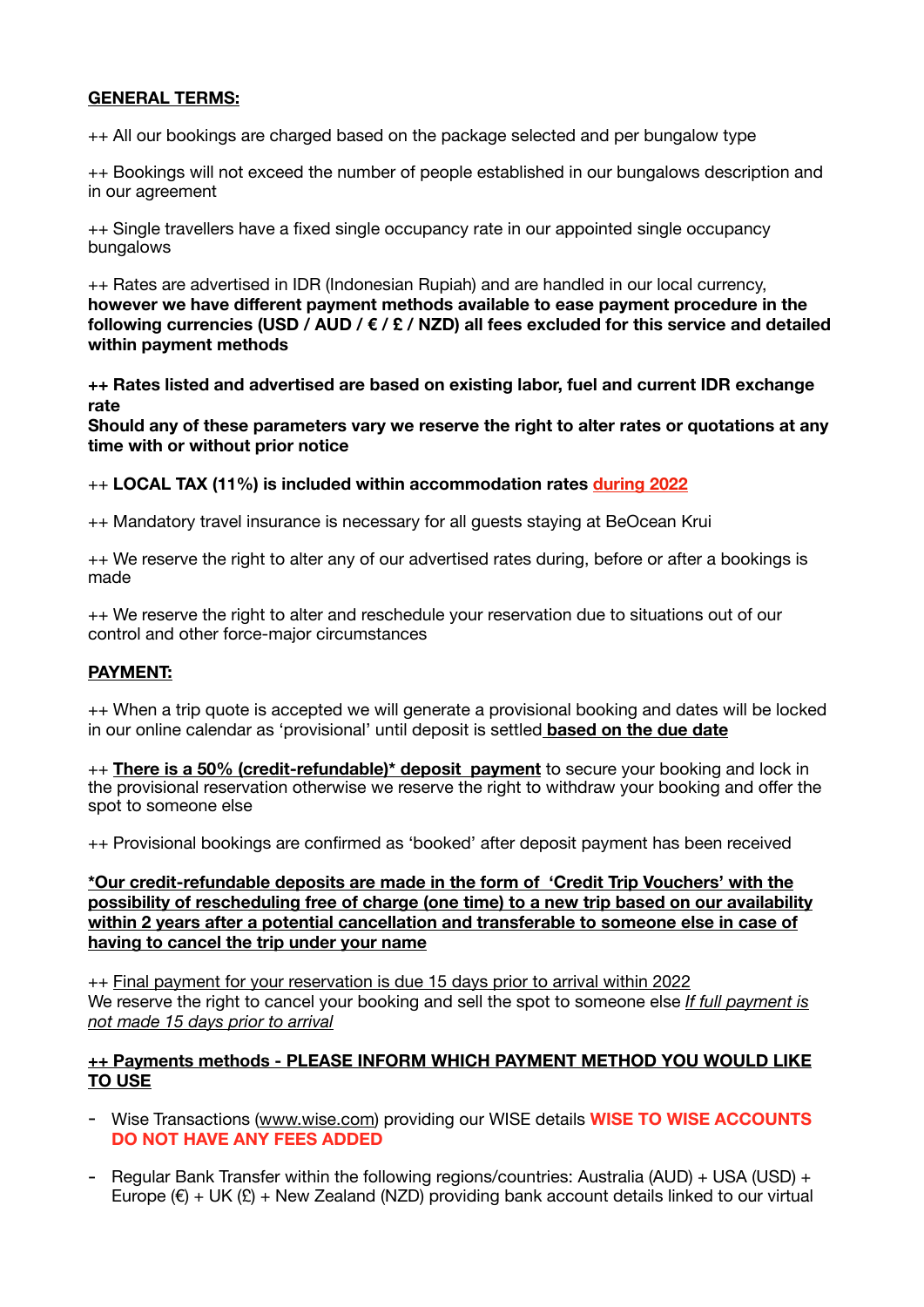payment methods using our partner WISE services **THIS SERVICE HAS ADDED FEES BASED ON THE COUNTRY, YOU WILL SEE THEM DETAILED ON THE ATTACHED PAYMENT METHOD PDF** 

- Debit/Credit card link (payment link sent separately) ACCEPTED VISA & MASTERCARD, link can be sent by WhatsApp or Email **THIS SERVICE HAS ADDED FEES FOR CC LINK AT 1,8%**
- Internet Banking **(ONLY WITHIN INDONESIA) NO ADDED FEES**

# **CANCELLATIONS:**

++ Cancellations are made in writing and sent by email to [indo@beoceankrui.com](mailto:indo@beoceankrui.com)

**++ Within 2022: LAST MINUTE CANCELLATIONS DUE TO TRAVEL RESTRICTIONS**  Cancellations are accepted maximum of 72 hours (3 days) before arrival date given the following related reasons:

- Unable to travel to our destinations due to traveling restrictions
- Country shut down
- Airlines cancelling flights to destination (any other form of transportation unable to embark to South Sumatra)
- Unable to travel due to justified sickness related to a virus or physical incapacity

Otherwise we reserve the right to waive your credit trip voucher if notice is not given within this cancellation time frame

#### ++ You can cancel a provisional booking **free of charge before deposit payment is due as specified within this quote**

++ If you cancel your trip after paying the deposit payment you will be able to re-schedule your trip (free of charge one time) based on availability and using our BeOcean **'Credit Trip Voucher'** which can be used within 2 years after cancelling your trip 'Trip Vouchers' are also transferable to someone else in case you cannot make the trip \*(terms & conditions apply to the use of our 'Credit Trip Vouchers')

++ If cancellation is made less than 15 days prior to arrival and/or after full payment we will use the same criteria based on our "BeOcean Trip Vouchers" Travel insurance will assist you further in case of having to cancel your trip permanently

++ Getting travel insurance will cover any potential travelling issues you may face due to unexpected cancellations or rescheduling of your trip

# **ARRIVAL & DEPARTURE:**

++ Check in time to bungalows from 14.00hrs

++ It's possible to check in our premises from 12pm and drop off your belongings while you wait for the bungalow to get ready for arrival

# **Be advised that we don't offer discounts for late check-in**

++Check out time from bungalow is at 11.00am If you require a late check out between 11am and 4pm this will be based on availability and a supplement will be charged.

++ Departures after 4pm are counted as additional night booked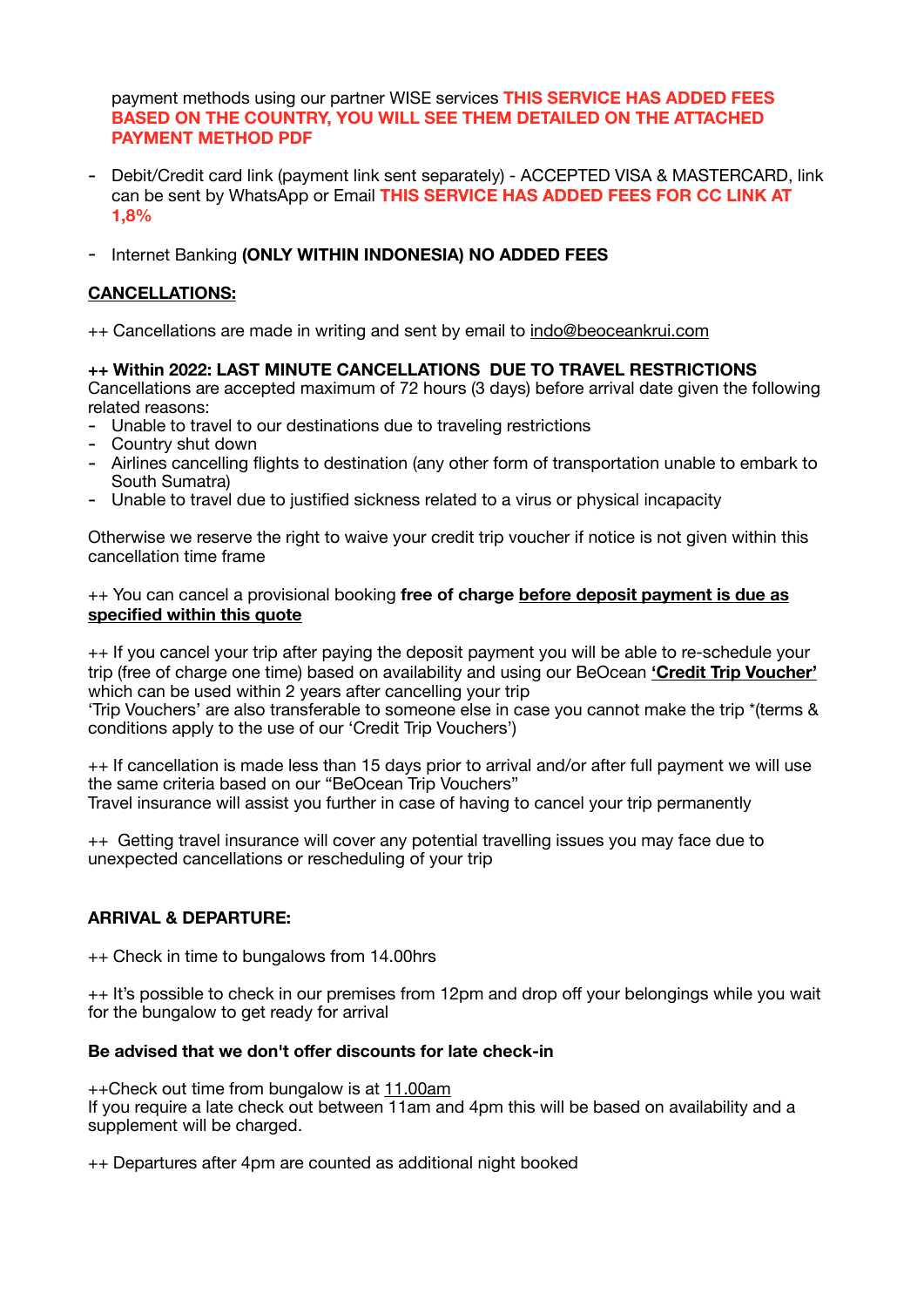## **KIDS (sharing bungalow with parents)**

- Under 5 years old stay for free
- Ages 6 12 have a fixed kids rate based on the package selected
- Older kids Above 13 y/o are considered adults

#### **++ COVID-19:**

All guests have gathered the relevant information and are aware of the current travelling situation to Indonesia and within the country as well as the travel advisory on return to the guests country of origin or state of origin within Indonesia.

All guests are liable to take the necessary travel advise and compulsory health documents to enter Indonesia and travel within Indonesia.

BeOcean Krui is not held responsible for the negligence of their guests during travel advisory and travel alerts.

BeOcean Krui takes the necessary health and cleanliness protocol to operate the business during COVID-19

#### *BeOcean Krui will not be held liable for the following:*

- Delays before or after arrival in terms of war, terrorism, civil unrest, natural disasters, situations beyond our will and control, however we will put all our diligence to assist you if we can in the best way possible without jeopardising our safety and other quests.

- If you incur any delays when traveling to our destination, in this case you have the responsibility of letting us know by telephone, text, WhatsApp or email.

We won't be held responsible for extra costs incurred on your transport due to delays which have not been previously notified in case we have to re-schedule your transport services.

- Theft, illness, death, damage or loss of personal property, while traveling to/from or staying at BeOcean Krui

- Internet/Booking related problems with your reservation at the time of booking

- Legal matters related to drugs, crime, violence, or any unlawful behavior in and out of Indonesia.

- Excess baggage on any means of transportation, fees for visa on arrival, departure tax fees, domestic tax fees, charges applied on overstay, visa extensions, passport related issues such as the established 6 month legal validity already advised

- Extra expenses if you eat outside our premises, particularly if you become sick

- Sickness caused by eating out
- Extra expenses of any kind